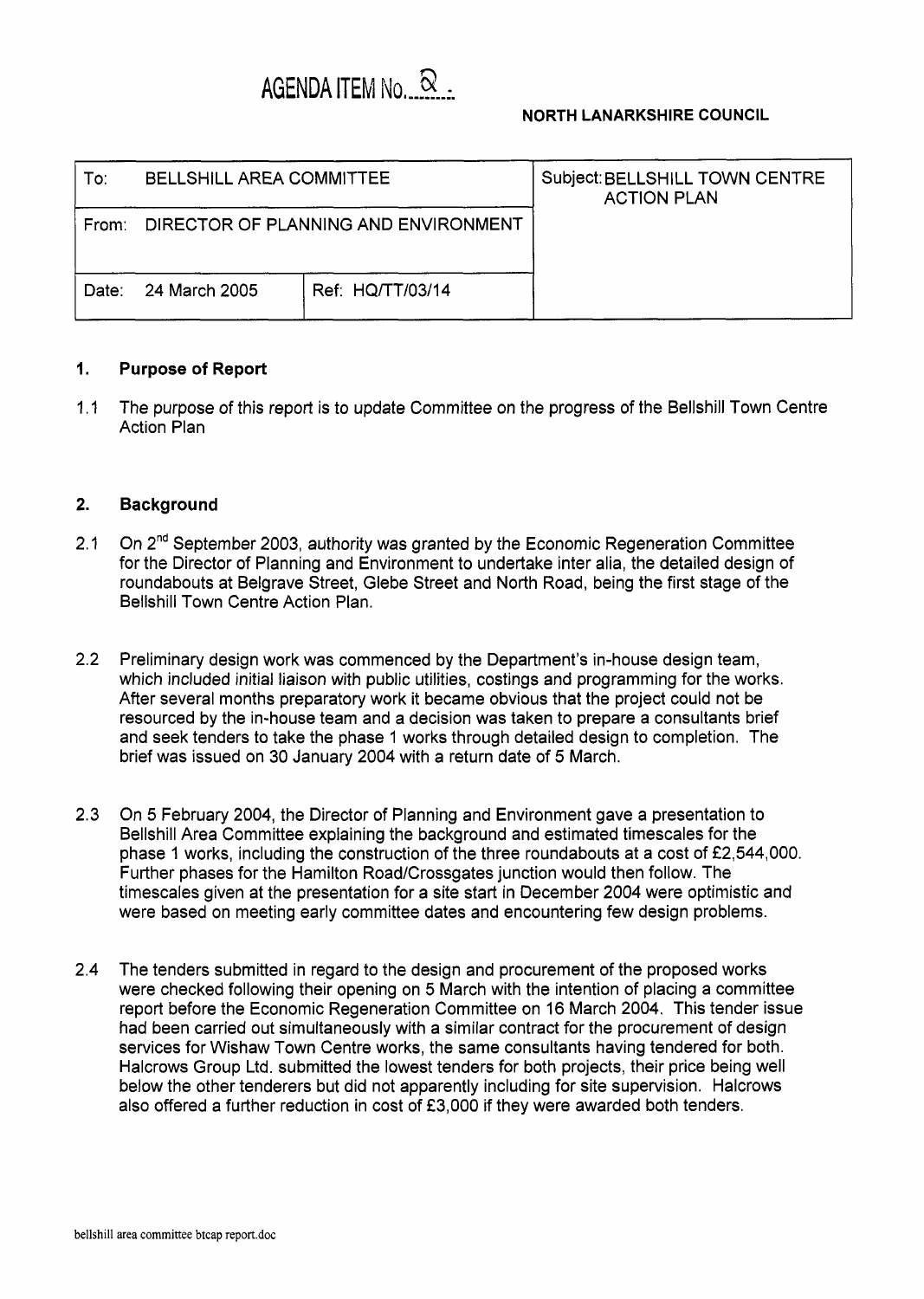- **2.5**  Given the significant tender price difference between Halcrows and the other tenderers and the concern that they had not priced for site supervision, discussions were undertaken with Halcrows and the other tenderers to ensure that they had correctly priced all the works defined in the brief. This ensured that fairness and best value was being obtained in the tender process. Despite this process there was some misgivings that Halcrows had not correctly priced the contract and the Director of Administration was consulted. The advice received was that there was no legal justification for not appointing the lowest tender and a committee report was subsequently prepared recommending acceptance of the Halcrows tender.
- 2.6 Unfortunately, this process delayed the report and meant that the committee date of 16 March was not met. The report was submitted to the next available Economic Regeneration Committee on 25 May 2004, which accepted of the tender submitted by the Halcrows Group. The letter appointing Halcrow was issued on 15 June and the first project inception meeting was held on 29 June 2004, two months behind the timescale indicated by the Director in his presentation on *5* February 2004.
- **2.7**  Since the design commenced in July 2004, the consultant has not achieved the desired progress despite continuing management and prompting by this department. The initial designs carried out by Halcrows have had to be amended on a number of occasions resulting, in some instances, to a change in land requirements. In addition, the consultant has been slow to carry out the necessary traffic surveys, which are required to finalise the junction designs. These problems have resulted in further delays to the project.
- **2.8**  One particular problem encountered was the scale of the roundabout required to provide the desired traffic capacity at North Road/Gartcosh Walk junction. The proposed design required a roundabout in excess of 60 metres in diameter which, with widened approaches, extended into land outwith the control of the Council and affected the existing underpass with a resultant rise in costs. A number of designs have been tried with limited success and at present traffic signals or a signalised roundabout are under consideration. Similarly the Glebe StlHamilton Rd/NeilsonStreet roundabout is proving difficult to configure and alternatives are being considered at this location, which will have to be linked to the junctions on either side. If traffic signals are considered to be the preferred option, the installation time will be considerably shorter than with a roundabout construction.
- 2.9 In order to minimise the delays caused by the redesign process, a decision was taken to concentrate on designing the Belgrave Street roundabout in isolation, particularly as this junction has to be treated first to ease the traffic impact on the other junctions. Detailed plans have been prepared and a planning application for this junction and the associated lengths of realigned and new roads has been lodged. In the meantime, Halcrows are preparing the contract documents, which will be issued when planning approval is granted. In addition, they are continuing to liase with the public utility companies in order to try and commence any public utility works in advance of the main contract. However, as the planning application for the junction would have to be referred to the Scottish Executive in the event of objections being received to the application, it would not be prudent to commit expenditure in advance of planning approval. It is unlikely therefore that the main contract works would commence before June 2005.